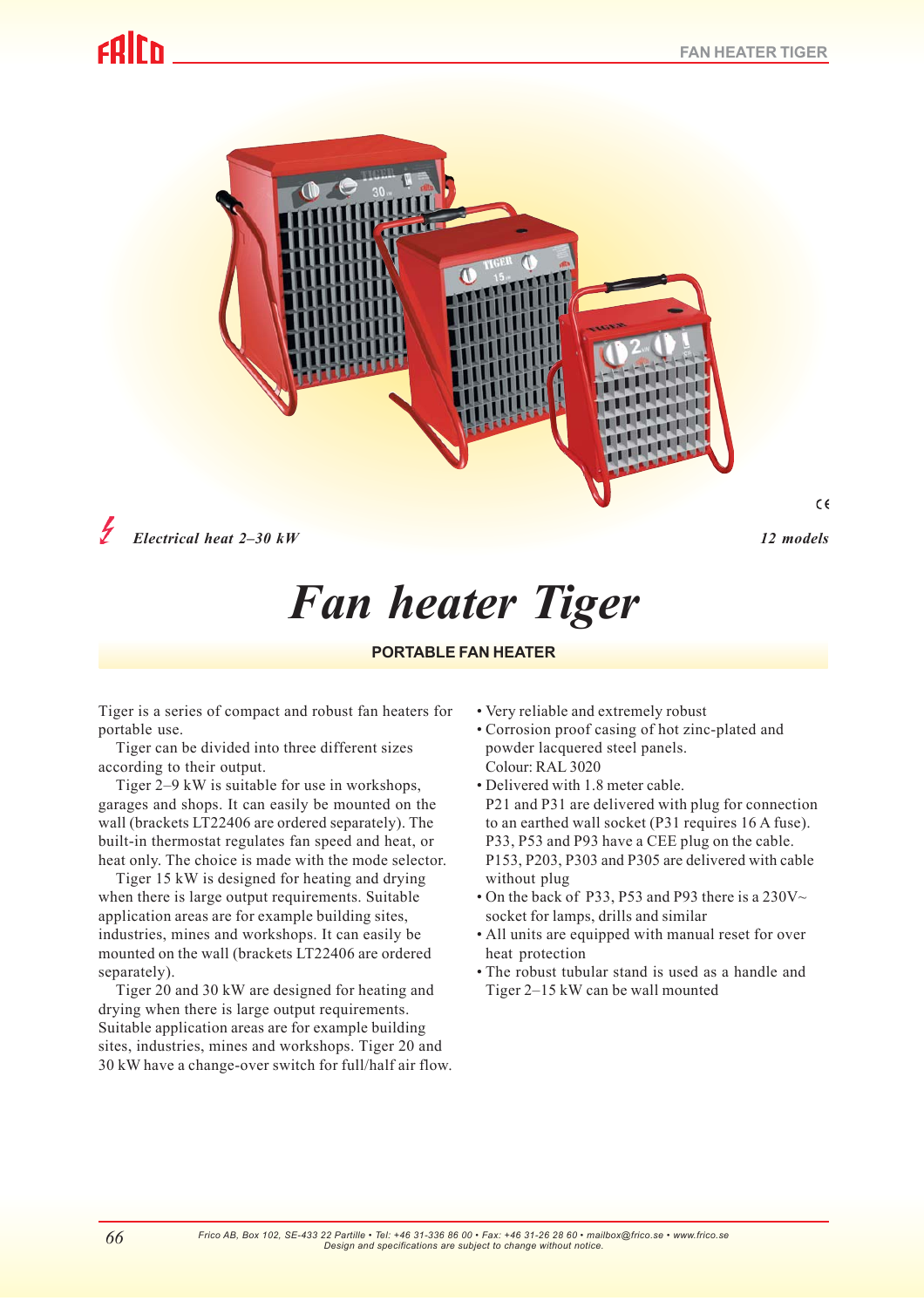# **ERICO**



*On the back of P33, P53 and P93 there is 230V~ socket for lamps, drills etc. Convenient on building sites!*



*Tiger is available in sizes from 2 to 30 kW. The small units are delivered with cable and plug and give fast heat contribution in for example garages and smaller premises.*



*Tiger makes it easy to move the heat to where it is needed; where people are!*



*Tiger is primarily intended for portable use, but the 2–15 kW models can easily be wall mounted to be out of the way.*



*The robust and portable design combined with an output of 30 kW makes Tiger unbeatable in tough environments with demand for temporary heating.*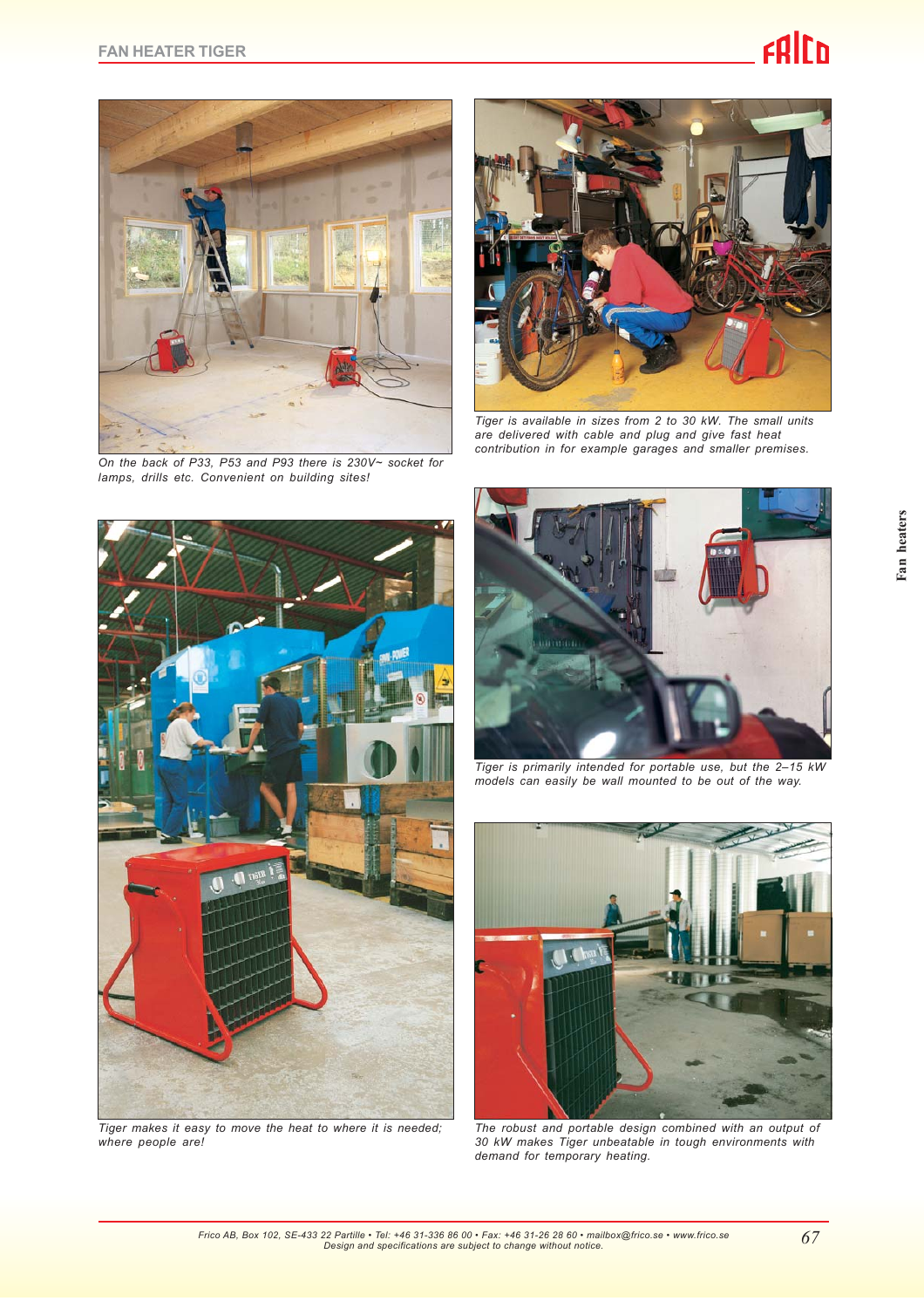# **TECHNICAL SPECIFICATIONS**

#### *Fan heater Tiger, 2–9 kW*

| <b>Type</b>     | <b>Output stages</b><br>[kW] | Air flow<br>[m <sup>3</sup> /h] | Sound level*1<br>[dB(A)] | $\Delta t^{*2}$<br>[°C] | Voltage<br>[V] | Amperage<br>[A] | <b>HxWxD</b><br>[mm] | Weight<br>[kg] |
|-----------------|------------------------------|---------------------------------|--------------------------|-------------------------|----------------|-----------------|----------------------|----------------|
| P <sub>21</sub> | $0/\times 12$                | 280                             | 41                       | 18                      | $230V -$       | 8.8             | 450x290x390          | 5.7            |
| P31             | 0/2/3                        | 280                             | 41                       | 27                      | $230V -$       | 13.2            | 450x290x390          | 6.0            |
| P33             | 0/1.5/3                      | 280                             | 41                       | 27                      | $400V3N+3$     | 4.4             | 450x290x390          | 6.3            |
| P <sub>53</sub> | 0/2.5/5                      | 480                             | 40                       | 31                      | $400V3N+3$     | 7.3             | 450x290x390          | 6.7            |
| <b>P93</b>      | 0/4.5/9                      | 720                             | 44                       | 37                      | $400V3N+3$     | 13.1            | 530x350x480          | 10.2           |

\*1) Conditions: Distance to the unit 3 metres. Directional factor: 2. Equivalent absorption area: 200 m2.

\*<sup>2</sup>)  $\Delta t$  = temperature rise of passing air at maximum heat output.

\*3) Also available without neutral.

Protection class Tiger, 2–9 kW: (IP44), splash-proof design. Approved by SEMKO and CE compliant.

#### *Fan heater Tiger, 15 kW*

| <b>Type</b>      | Output stages | Air flow | Sound level*1 | $\Delta t^{*2}$ | Voltage   | Amperage | <b>HxWxD</b> | Weight |
|------------------|---------------|----------|---------------|-----------------|-----------|----------|--------------|--------|
|                  | [kW]          | [m3/h]   | [dB(A)]       | r°C1            | IV1       | [A]      | [mm]         | [kg]   |
| P <sub>153</sub> | 0/7.5/15      | 1120     |               | 43              | $400V3 -$ | 21.9     | 510x410x530  | 15.9   |

\*1 ) Conditions: Distance to the unit 3 metres. Directional factor: 2. Equivalent absorption area: 200 m2.

\*2 ) ∆t = temperature rise of passing air at maximum heat output.

Protection class Tiger, 15 kW: (IP44), splash-proof design. Approved by SEMKO and CE compliant.

### *Fan heater Tiger, 20 and 30 kW*

| <b>Type</b>   |  | Output stages Air flow<br>[kW] | $\text{Im}^3/\text{h}$ | Sound level*1<br>[dB(A)] | $\mathbf{\Delta t}^{*2}$<br>[°C] | Voltage<br>[V] | Amperage<br>[A] | <b>HxWxD</b><br>$\lceil$ mm $\rceil$ | Weight<br>[kg] |
|---------------|--|--------------------------------|------------------------|--------------------------|----------------------------------|----------------|-----------------|--------------------------------------|----------------|
| P203          |  | 0/10/20                        | 1900/2600 60           |                          | 31/23                            | $400V3 -$      | 29.5            | 590x630x600                          | 25.5           |
| P303          |  | 0/10/20/30                     | 1900/2600 52           |                          | 47/34                            | $400V3 -$      | 43.9            | 590x630x600                          | 29.5           |
| P305          |  | 0/7.5/15/23                    | 1900/2600              | 52                       | 36/26                            | $440V3 -$      | 30.8            | 590x630x600                          | 30.0           |
| (convertible) |  | 0/10/20/30                     |                        |                          | 47/34                            | $500V3 -$      | 35,1            |                                      |                |

 $*$ <sup>1</sup>) Conditions: Distance to the unit 3 metres. Directional factor: 2. Equivalent absorption area: 200 m<sup>2</sup>.

\*2)  $\Delta t$  = temperature rise of passing air at maximum heat output and lowest/highest air flow.

Protection class Tiger, 20 and 30 kW: (IP44), splash-proof design. Approved by SEMKO and CE compliant.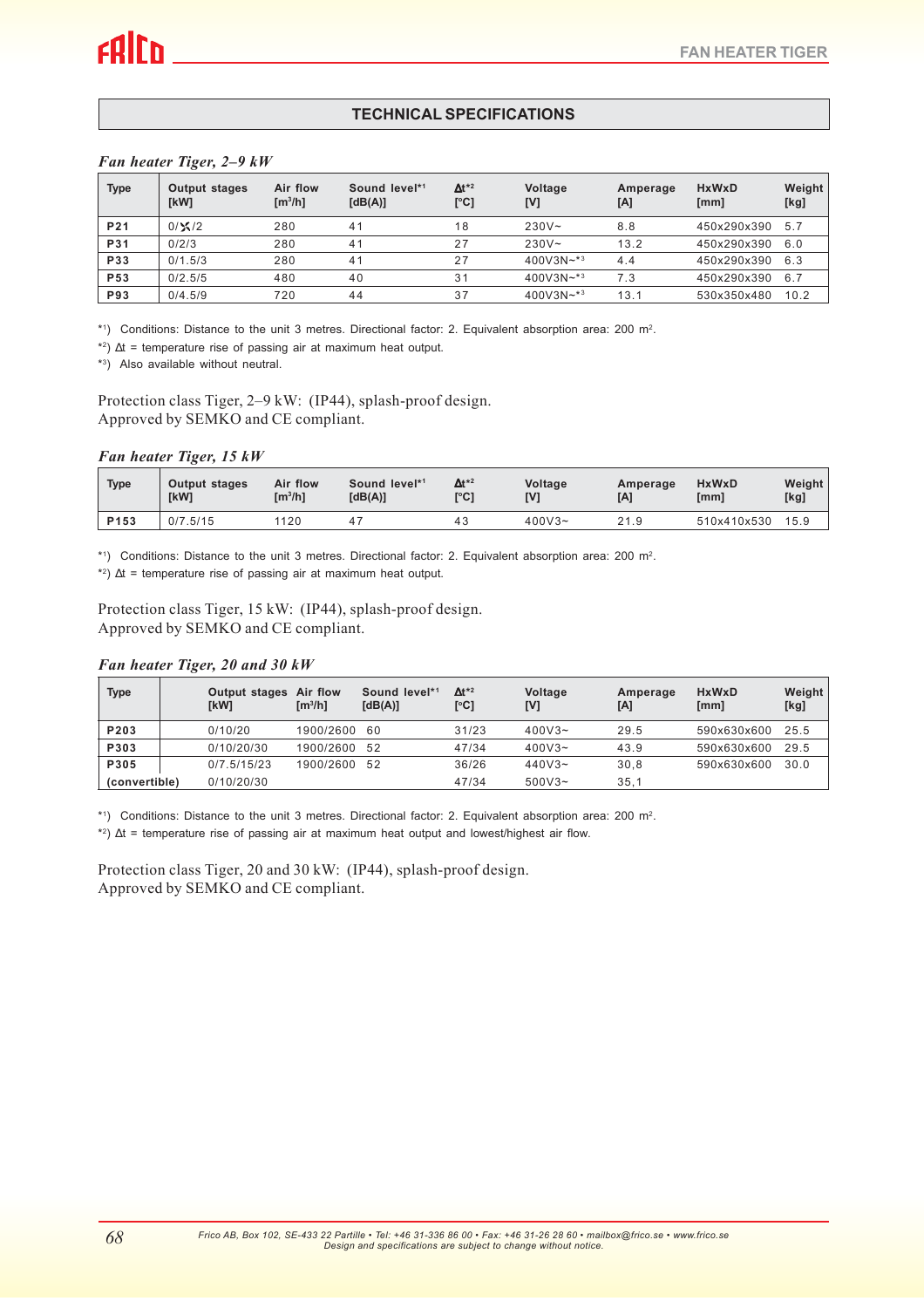

*69*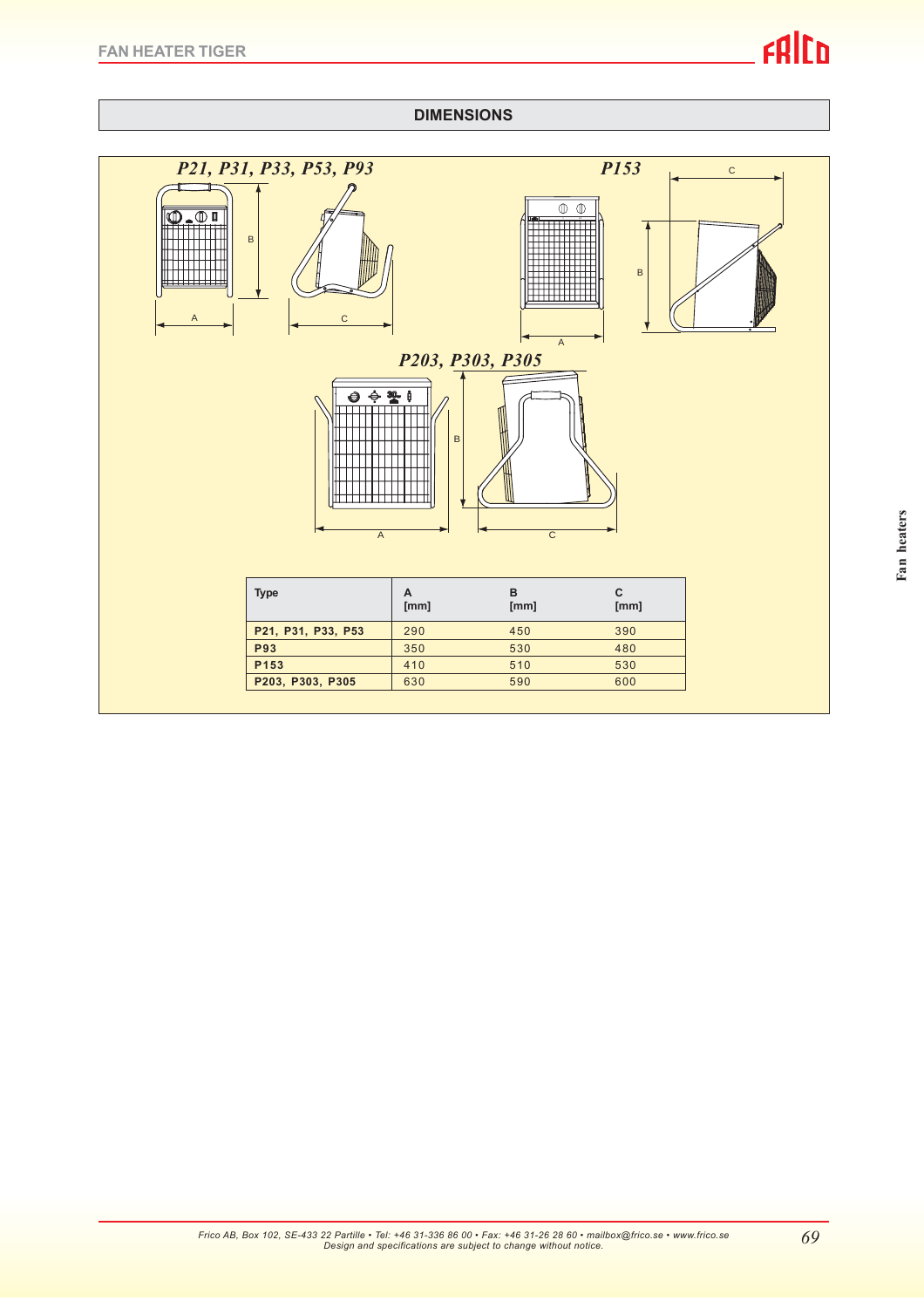# **POSITIONING, MOUNTING AND INSTALLATION**

### *Mounting*

The units are primarily portable, but units up to 15 kW can also be mounted on the wall. Either mounting fixed on the wall through the holes  $(0, 6, \text{mm})$  on the back side of the stand or if the unit should be easier to move with mounting bracket LT22406, see Fig. 2. For minimum mounting distance, see Fig. 1.

### *Connection*

All Tiger fan heaters are delivered with 1.8 m cable. P21 and P31 are delivered with plug for connection to an earthed wall socket (P31 requires 16 A fuse). P33, P53 and P93 have a CEE plug on the cable. P153, P203, P303 and P305 are delivered with cable without plug.

On the back of P33, P53 and P93 there is a 230V $\sim$ socket for lamps, drills and similar.

See wiring diagrams on page 71.



*Fig. 1: Minimum distance for fixed installation.*



*Fig. 2: Mounting with mounting bracket LT22406.*

# **REGULATION**

# *Tiger, 2–9 kW*

The built-in thermostat regulates fan speed and heat, or heat only. The choice is made with the mode selector. In the later alternative the fan blows constantly and the thermostat only controls the heat output. Thermostat with setting range  $5-35$ °C. Output is set via the output selector, for stages see table.

# *Tiger, 15 kW*

Built-in thermostat with setting range  $5-35$ °C. Output is set via the output selector, for stages see table.

# *Tiger, 20 and 30 kW*

Built-in thermostat with setting range  $5-35$ °C. Output is set via the output selector, for stages see table. The mode selector has two different fan speed positions.